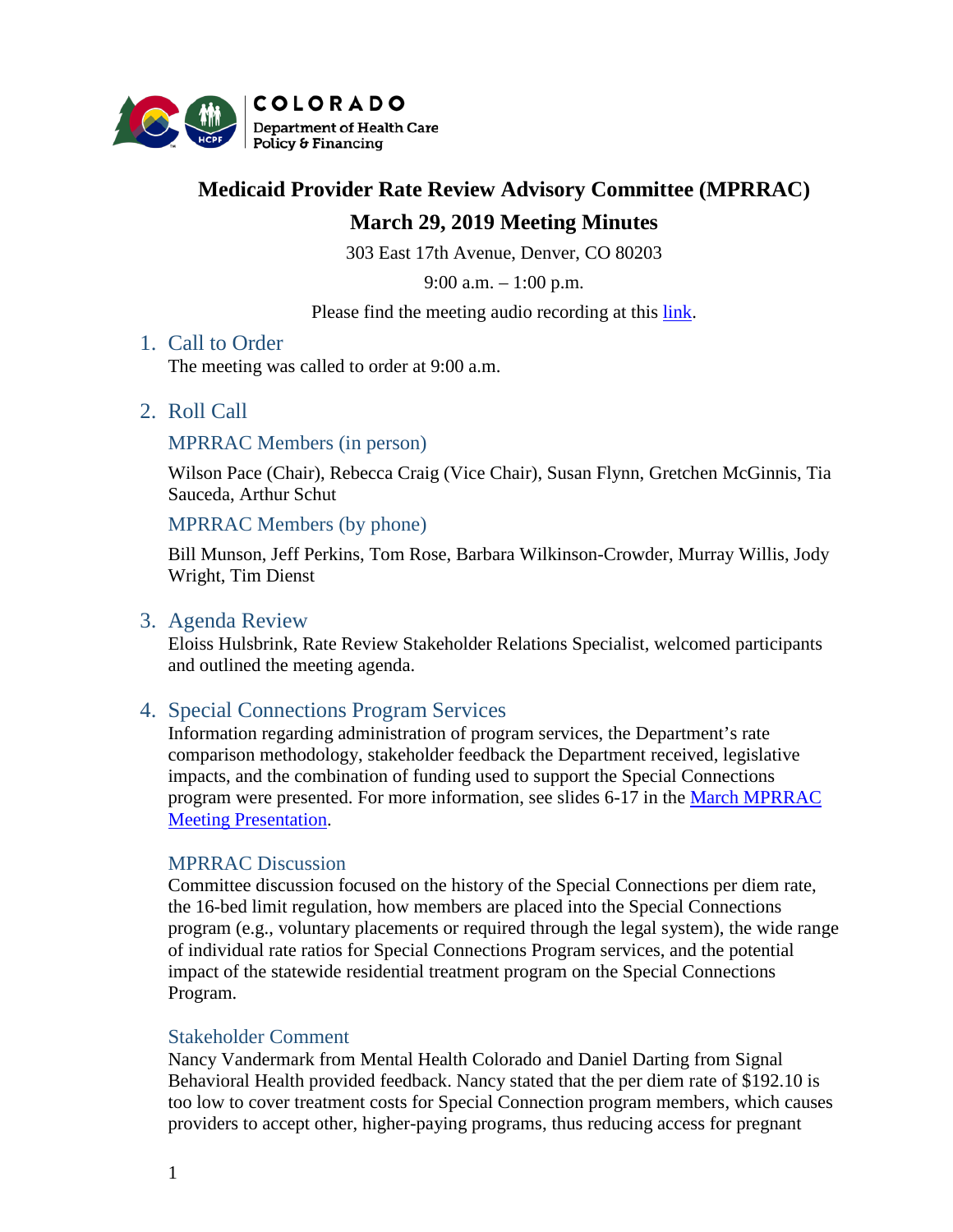women on Medicaid to the services they need. Daniel added that there is a level of complexity both technically and from a treatment perspective; there are higher clinical hours and higher level of staff credentialing necessary to serve this population. Daniel also noted that there is a high level of grant and fundraising supporting the gap between the Special Connections per diem rate and the actual cost of treatment.

The committee engaged in conversation around who else pays for patients in residential beds in addiction treatment facilities besides Medicaid for Special Connections members and who the other patients are, if not Special Connections members, that fill these same 56 beds.

Nancy stated that Child Welfare is the largest payor for services, and the Office of Behavioral Health (OBH) also helps subsidize these costs for members. David stated that some patients are not eligible for Medicaid due to their income status; however, OBH has a higher income limit for services. Empty beds are seen as a problem in terms of sustainability for providers operating residential programs; due to the complexity of a lot of the individuals placed in these programs, and the cases that may be involved in their placement, the providers are often in a position where they have to take the next available patient that they can get into a bed, because they depend on the reimbursement for program sustainability. However, some of these patients are not Special Connections members, and sometimes not even women without children. Providers feel that it is better than having no patient in that bed. David also stated that the length of stay is a factor, as well, that increases the complexity of managing the overall number of patients in the program.

Further conversation between stakeholders, the committee, and the Department focused on the levels of residential care covered by the program, the historical rates data for services provided in the program, program outcomes, and the availability of waitlist data.

# 5. Dialysis and End-Stage Renal Disease (ESRD)

The utilization data, rate comparison results, and access to care analysis were presented. For more information see slides 28-52 in the [March MPRRAC Meeting Presentation.](https://www.colorado.gov/pacific/sites/default/files/MPRRACSlides_Year4__29March2019_finalpdf.pdf)

#### Committee Discussion

Committee discussion focused on the low utilization of dialysis professional codes compared to facility codes.

#### Stakeholder Feedback

The Department did not receive feedback from stakeholders regarding dialysis and ESRD services during the March MPRRAC meeting.

## 6. Meeting Minutes Approval

January and February Meeting Minutes were approved; Murray Willis commented that he was present at the February MPRRAC meeting and requested to be added to the Roll Call prior to releasing the final minutes.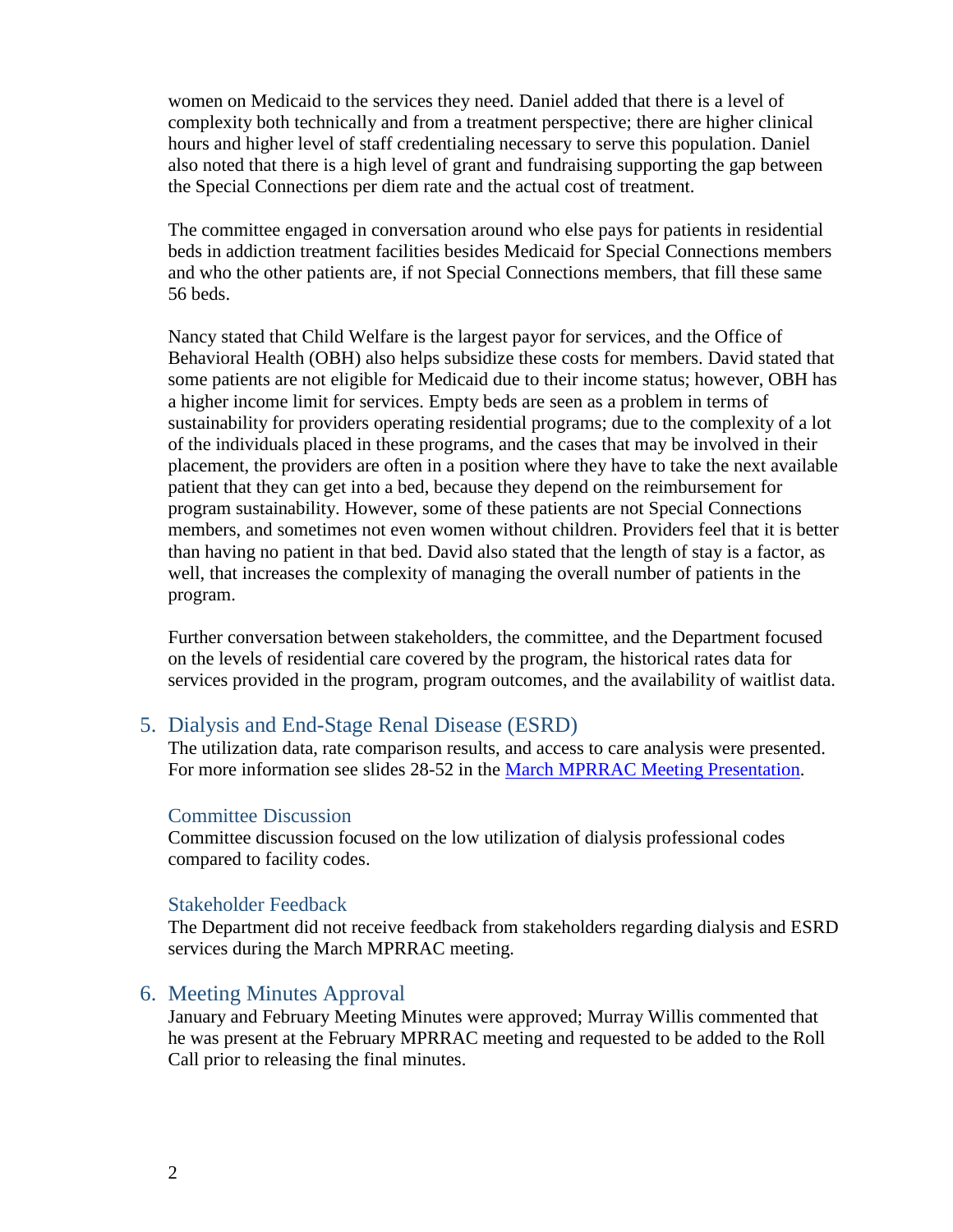# 7. Fee-for-Service (FFS) Behavioral Health Services

The utilization data, rate comparison results, and access to care analysis were presented. For more information, see slides 58-73 in the [March MPRRAC Meeting Presentation.](https://www.colorado.gov/pacific/sites/default/files/MPRRACSlides_Year4__29March2019_finalpdf.pdf)

#### Committee Discussion

The committee discussion focused on how the procedure code data was identified for FFS behavioral health services and which provider types the data represents.

#### Stakeholder Comment

The Department did not receive feedback from stakeholders regarding FFS Behavioral Health Services during the March MPRRAC meeting.

## 8. Residential Child Care Facilities (RCCFs)

The utilization data, rate comparison results, and access to care analysis were presented. For more information, see slides 77-92 in the [March MPRRAC Meeting Presentation.](https://www.colorado.gov/pacific/sites/default/files/MPRRACSlides_Year4__29March2019_finalpdf.pdf)

#### Committee Discussion

Committee discussion focused on why utilizers have decreased over time and questions regarding how providers were counted (i.e. by facility or individual providers). The Department shared that there has been a tremendous amount of work in the child welfare space to keep children in home and community-based settings, which could account for some of the decrease in utilization.

#### Stakeholder Comment

Jenise May, from the Colorado Association of Family and Children's Agencies (CAFCA), emphasized the reduction in RCCF providers in the state, citing the lack of rate increases over time, especially in terms of inflation. Jenise also mentioned the need for specialty psychiatric providers required to care for children in RCCF settings, which are not reimbursed based on complexity.

Karen Yarberry, from Jefferson Hills, confirmed that a lot of providers have left the area and stated that others have had to restructure their business models. She concluded that this has caused an access issue due to RCCFs' ability to stay in business and offer treatment.

Dave Eisner, from CAFCA, stated that their waitlist increased from about two weeks to two months. He cited lower reimbursement for psychiatrists compared to those working in the private sector.

Committee members and stakeholders discussed how RCCF costs include staffing and other costs that are not covered by Medicaid.

#### 9. Psychiatric Residential Treatment Facilities (PRTFs)

The Department's rate comparison methodology for Psychiatric Residential Treatment Facilities services and more details about the PRTF benefit were presented. For more information, see slides 96-100 in the [March MPRRAC Meeting Presentation.](https://www.colorado.gov/pacific/sites/default/files/MPRRACSlides_Year4__29March2019_finalpdf.pdf)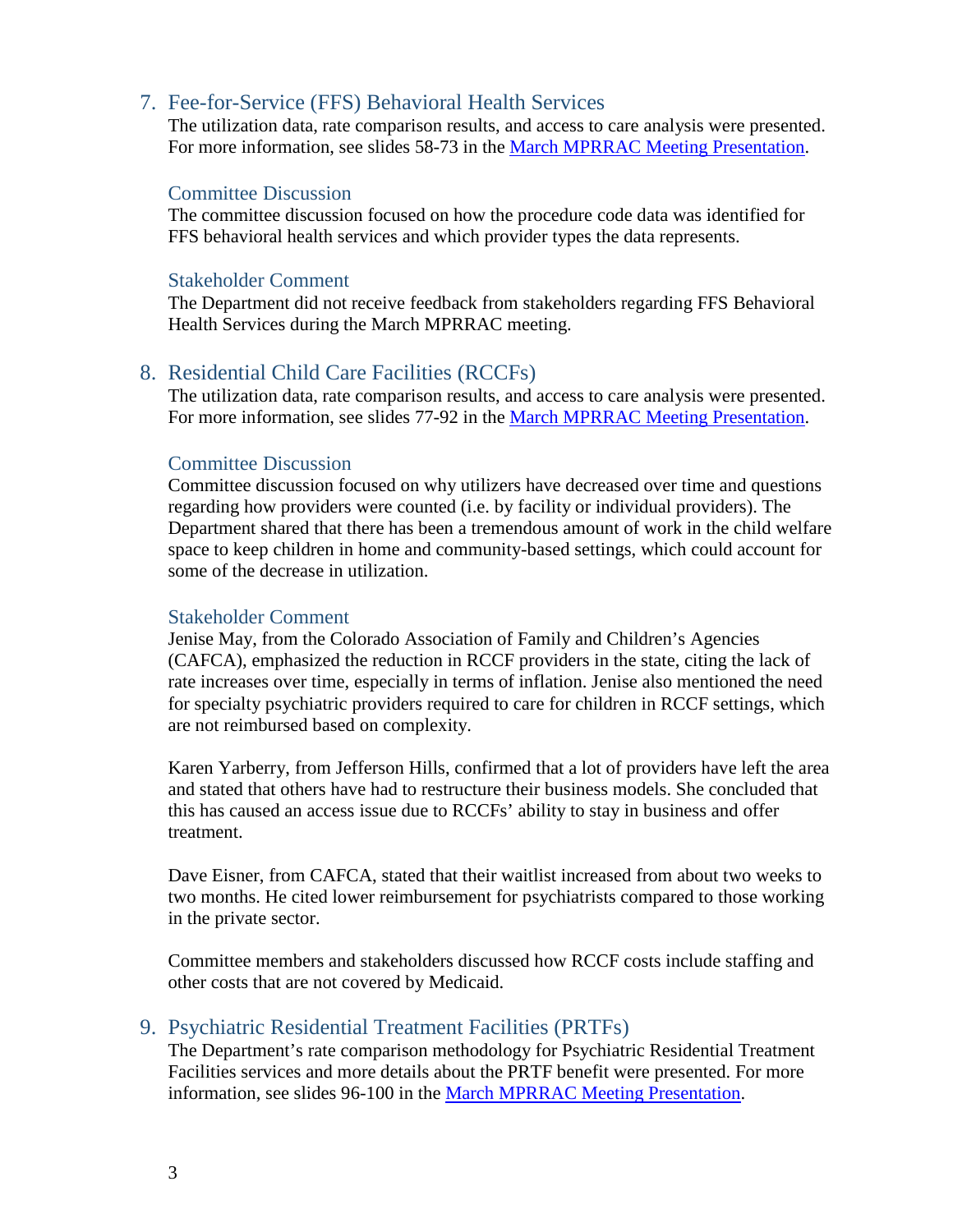## Committee Discussion

Committee discussion focused on how payments are structured for PRTFs, including how counties pay for room and board. There was also discussion regarding the complexity of member needs in PRTF settings.

#### Stakeholder Comments

Cedar Springs Hospital, a PRTF provider, stated that the per diem rate for PRTF services barely covers daily operational costs.

# 10. Ambulatory Surgical Centers (ASCs)

The utilization data, rate comparison results, and access to care analysis were presented. For more information, see slides 105-127 in the [March MPRRAC Meeting Presentation.](https://www.colorado.gov/pacific/sites/default/files/MPRRACSlides_Year4__29March2019_finalpdf.pdf)

#### Committee Discussion

Committee discussion focused on the differences between Medicare and Colorado Medicaid's reimbursement methodology for ASCs, as well as the amount of codes that are reimbursed by Medicare compared to the amount of codes reimbursed by Colorado Medicaid. Discussion included migrating services from hospital settings to ASC settings and the Colorado Medicaid grouper methodology.

#### Stakeholder Comments

A stakeholder from the Colorado ASC Association stated that he believes expanding the list of codes reimbursed in ASCs by Colorado Medicaid will help increase access to care. He also stated that the Multiple Procedure Discounting done by Medicare more accurately incorporates the costs of materials used in a procedure, which, if implemented by Colorado Medicaid, could lead to increased ASC utilization and thus significant cost savings over time.

## 11. Durable Medical Equipment (DME)

The utilization data, rate comparison results, and access to care analysis were presented. For more information, see slides 131-152 in the [March MPRRAC Meeting Presentation.](https://www.colorado.gov/pacific/sites/default/files/MPRRACSlides_Year4__29March2019_finalpdf.pdf)

## Committee Discussion

Committee discussion focused on the impact of the Upper Payment Limit (UPL) implementation and the difficulties delivering DME, because providers are only reimbursed for the equipment itself, not distance traveled to deliver the equipment.

## Stakeholder Comments

The Department did not receive feedback from stakeholders regarding DME during the March MPRRAC meeting.

## 12. Next Steps

Next steps, including report due dates and future meeting dates, were reviewed. For more information, see slide 157 in the [March MPRRAC Meeting Presentation.](https://www.colorado.gov/pacific/sites/default/files/MPRRACSlides_Year4__29March2019_finalpdf.pdf)

# 13. Adjourn

The meeting was adjourned at 12:50 p.m.